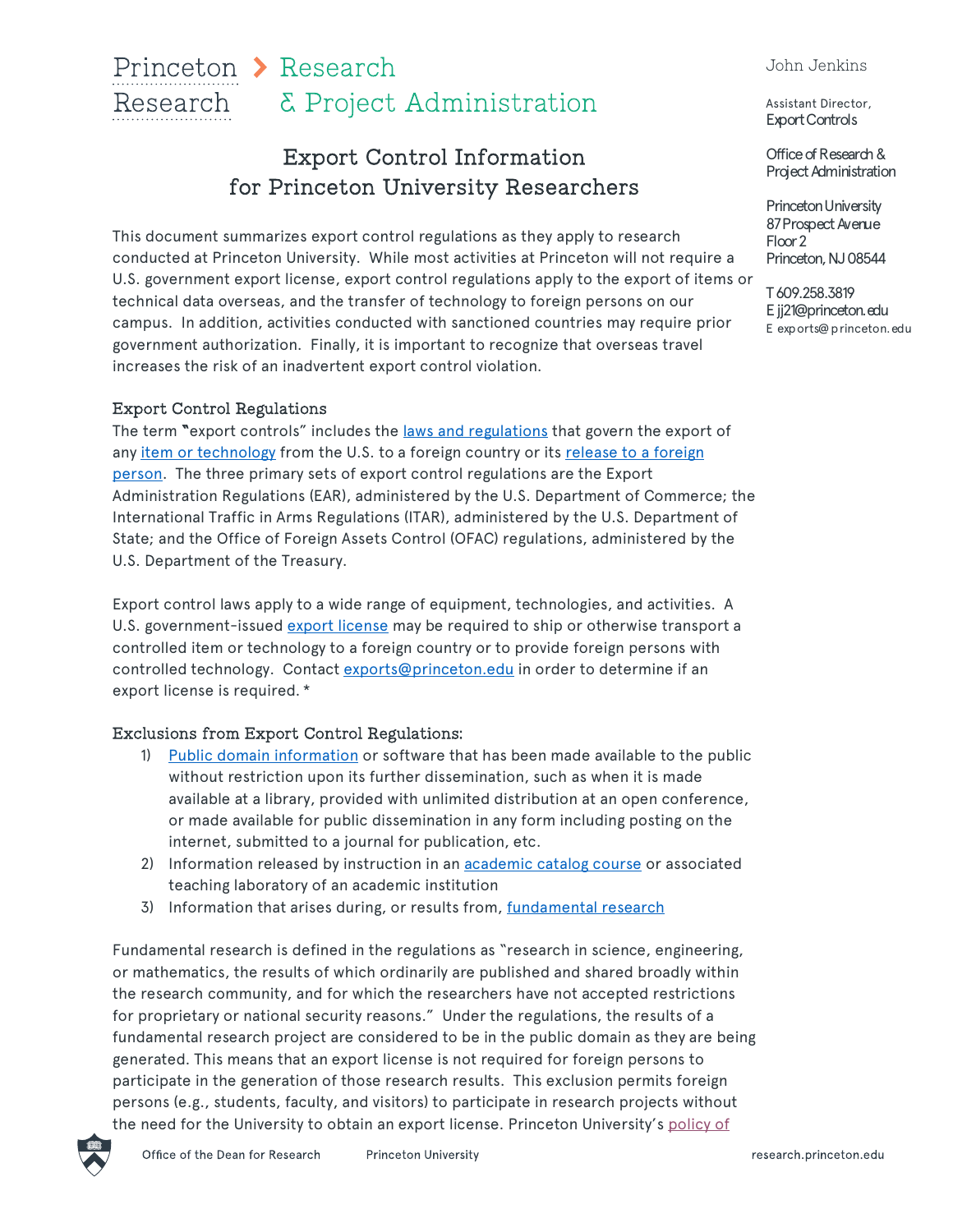[open access](https://dof.princeton.edu/policies-procedure/policies/open-access) and [publication of research results](https://orpa.princeton.edu/export-controls/policy/exceptions-exclusions) provides protection under the fundamental research exclusion.

The Fundamental Research Exclusion to export control regulations applies only to the release of the results of research projects, not to the export of physical items or the release of background information. In situations where background information, such as information provided by a research sponsor, or technical information related to laboratory equipment, is not in the public domain, an export license may be required before it can be released to a foreign person working on the project. Contact exports@princeton.edu to determine if an export license is required.\*

### Activities at Princeton University Affected by Export Control Regulations

Princeton University policy ensures that research projects remain in the safe harbor of the fundamental research exclusion. However, there are some situations in which export controls may still apply. Examples of such situations include:

- [Shipments of items or equipment overseas](https://orpa.princeton.edu/export-controls/exports-and-imports), including hand-carrying equipment out of the U.S., may require an export license. The **Fundamental Research Exclusion applies only to research results, not physical items, even if those items** were developed/created during the course of a fundamental research project.
- Releasing or transferring technology or source code to foreign persons in the United States is known as a "[deemed export"](https://orpa.princeton.edu/export-controls/non-us-persons/sharing-technical-information) because the transfer is "deemed" to be an export to the country where the person is a resident or a citizen. Situations on Princeton's campus that may involve a deemed export include sharing technical data related to export-controlled equipment or proprietary information, such as that provided by a research sponsor, with a foreign person.
- U.S. persons may be prohibited from engaging in activities with individuals that have been determined to be acting contrary to the interests of the U.S., also known as ["restricted parties"](https://orpa.princeton.edu/export-controls/non-us-persons/restricted-party-screenings). These parties present a greater risk of diversion for weapons of mass destruction programs, terrorism, or other activities contrary to U.S. national security and/or foreign policy interests. Depending upon the terms of the debarment, there may be a strict prohibition on the export of controlled items/data or a requirement for an export license. Or, in some cases, the interactions may proceed after proper due diligence has been conducted.
- Not all universities adhere to the fundamental research exclusion. As a result, researchers should remain alert to export control issues in situations where Princeton University is a sub-contractor to, or a collaborator with, an organization (including another university) that accepts restrictions on publications or foreign persons.
- U.S. government [sanctions regulations](https://orpa.princeton.edu/export-controls/sanctioned-countries) may impose additional limits on imports from, exports to, financial transactions with, travel to, or sharing of technical data with individuals from these countries. Activities in or with these countries should always be reviewed by the Assistant Director of Export Controls prior to initiation.

#### Researcher Responsibilities

Researchers at Princeton, as the individuals best informed about the contemplated activity, should have an understanding of export controls as they apply to their research activities and equipment. Much of the equipment, software, and technology used in research at Princeton is subject to export control laws, even if the research in which it is being used falls under the fundamental research exclusion. It is possible that a

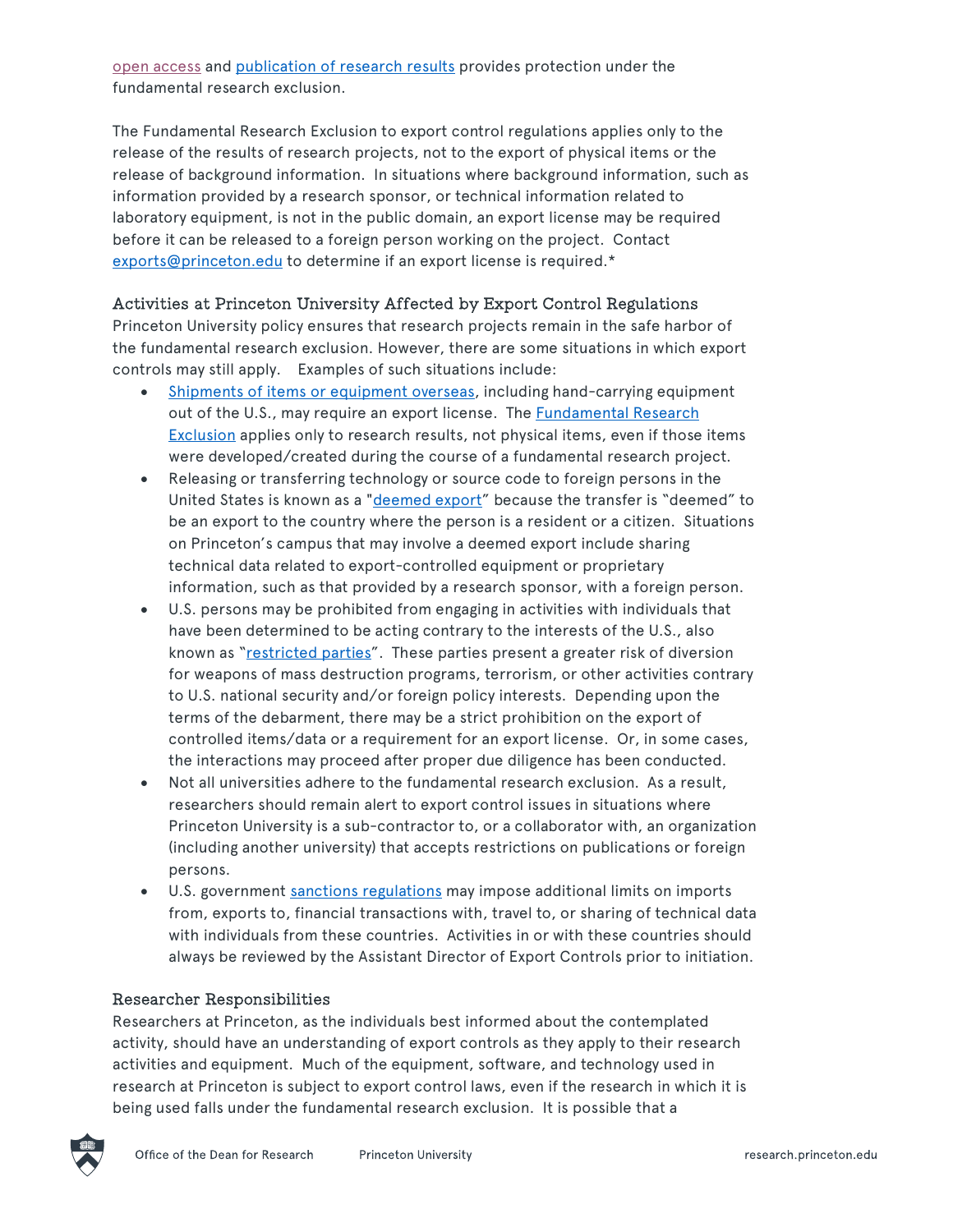researcher may need to export controlled equipment or technology overseas while performing research. It is also possible that a researcher may need to share exportcontrolled technical information or technical data with foreign persons on the researcher's team or with visitors. If a researcher does so without fully understanding the constraints of the applicable laws and regulations, there could be serious consequences for both the researcher and the University.

## Tips for Ensuring Compliance

- Ensure members of the research team, particularly new members, are aware of export controls and receive [training.](https://orpa.princeton.edu/export-controls/export-controls-training)
- Contact the [Assistant Director of Export Controls](mailto:exports@princeton.edu) if a vendor indicates an item is export controlled.
- Contact the [Assistant Director of Export Controls](mailto:exports@princeton.edu) for a review of items being shipped overseas, including items being hand-carried.
- Understand that an export license may be required before sharing technical information on export-controlled equipment with visitors from overseas.
- Ensure that only public domain information or the results of fundamental research projects are shared during meetings or conferences.
- Remain cognizant of export control regulations when traveling overseas, including [following recommendations issued by the Office of Information Security at](https://informationsecurity.princeton.edu/intltravel) Princeton.
- Know the individual or entity with whom you are dealing. Even though public domain information and the results of fundamental research projects may be [shared freely, it may not be prudent to establish relationships with Restricted](https://orpa.princeton.edu/export-controls/non-us-persons/restricted-party-screenings) Parties, including some overseas universities and research institutions.
- Activities in or with [sanctioned countries](https://orpa.princeton.edu/export-controls/sanctioned-countries) may require prior U.S. government authorization, including activities normally allowed with non-sanctioned countries. For example, sending or receiving items, participating in conferences, entering into financial transactions, and many other activities with sanctioned countries may require government approval.

Contact exports@princeton.edu in order to determine if an export license is required.\*

## Additional Information

It is important to note that any export from the U.S. is also an [import](https://orpa.princeton.edu/export-controls/exports-and-imports/imports) to another country. In addition to complying with U.S. laws and regulations, it is the responsibility of the individual exporter to identify and comply with the applicable import laws and regulations of foreign countries when exporting on behalf of the University.

Additional resources and information regarding Princeton University's export control compliance procedures may be found at: https://orpa.princeton.edu/export-controls

Please contact Princeton's Assistant Director of Export Controls (exports@princeton.edu) with any questions related to export control compliance.